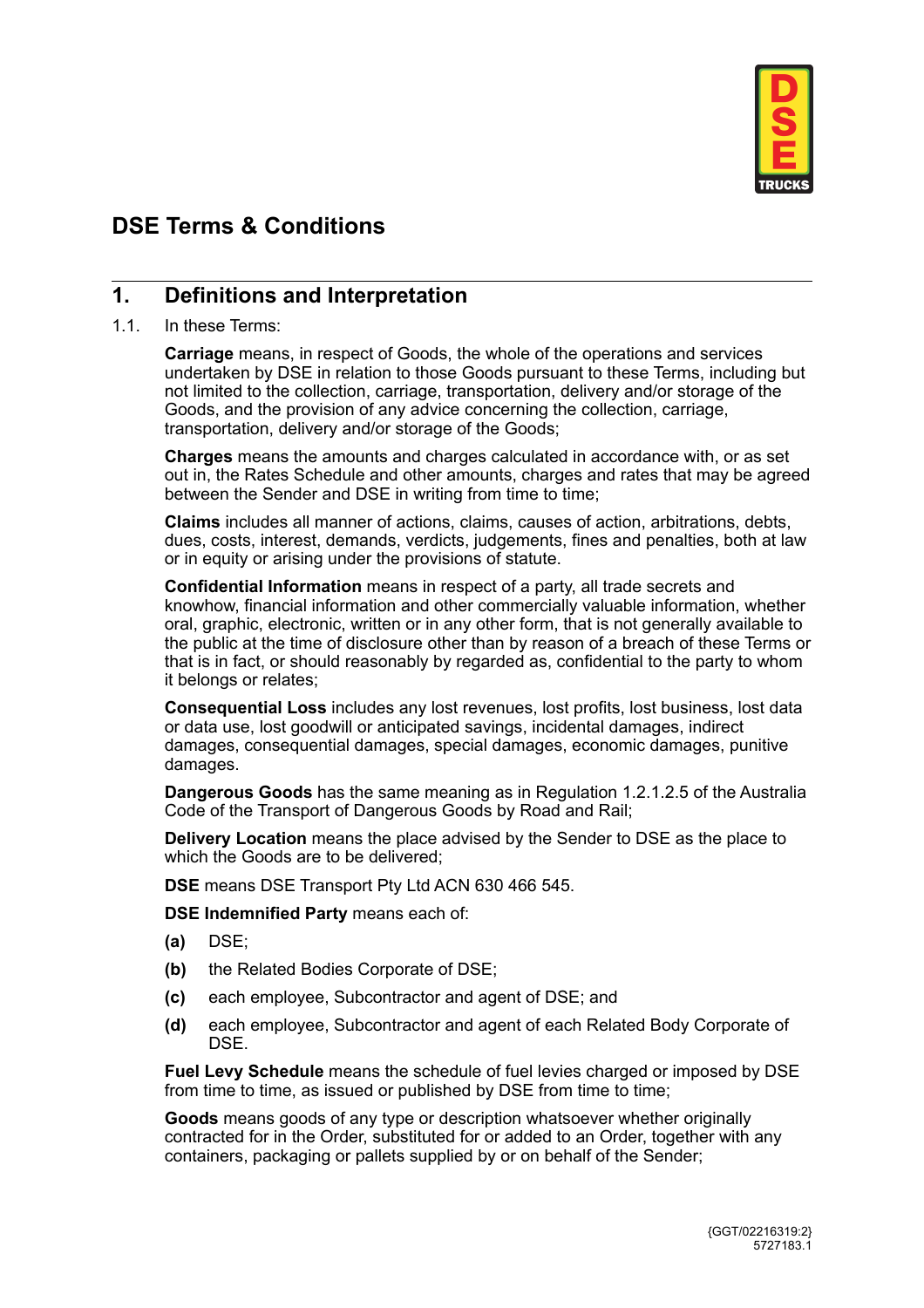**GST** has the same meaning as in Section 195-1 of A New Tax System (Goods and Services) Act, 1999;

**Losses** includes all Claims, losses, costs (including legal costs on a solicitor and own client basis), expenses, damages and injury, including Consequential Loss.

**Order** means an electronic order submitted by the Sender to DSE on a digital platform maintained by DSE to transport Goods, and includes particulars of the Goods, the Sender, the Receiver, the Delivery Location and other information as DSE may require.

**Rates Schedule** means the schedule of rates and charges for collection, carriage, transportation, delivery and storage of Goods agreed between DSE and the Sender or as published by DSE from time to time;

**Receiver** means the person to whom the Goods is or are to be delivered or to whom the Goods are addressed;

**Re-delivery Request** means a request in writing from the Sender or the Receiver to DSE to unload the Goods at an address other than the Delivery Location in accordance with clause 7;

**Re-delivery Location** means the location advised by the Sender or the Receiver to DSE in a Re-delivery Request as the location to which the Goods are to be delivered;

**Relocation Time** means DSE's reasonable estimate of the time it would take the vehicle to travel from the last delivery carried out by that vehicle to the first pickup location for an Order, which will be a minimum of thirty (30) minutes.

**Sender** means the person that has submitted an Order with DSE and is responsible to DSE for the Charges with respect to that Order;

**Subcontractor** includes any person who pursuant to a contract or arrangement with any other person (whether or not DSE) performs or agrees to perform the Carriage or any part thereof;

**Terms** means these terms and conditions of service.

- 1.2. Unless the context otherwise requires:
	- (a) references to a party to these Terms includes the executors, administrators, successors and permitted assigns of that party;
	- (b) references to any statute, ordinance or other law includes all regulations and other instruments thereunder and all consolidations, amendments, reenactment's or replacements thereof;
	- (c) words importing the singular include the plural and vice versa, words importing a gender include other genders and references to a person must be construed as references to an individual, firm, body corporate, association (whether incorporated or not), government and governmental, semi-governmental and local authority or agency;
	- (d) where any word or phrase is given a defined meaning in these Terms, any other part of speech or other grammatical form in respect of such word or phrase has a corresponding meaning;
	- (e) headings included in these Terms are for convenience only and must be disregarded in the construction of these Terms.
- 1.3. Inconsistency
	- (a) These Terms must be read in conjunction with DSE invoices, the Order, the Rates Schedule and other documentation as provided by DSE to the Sender from time to time.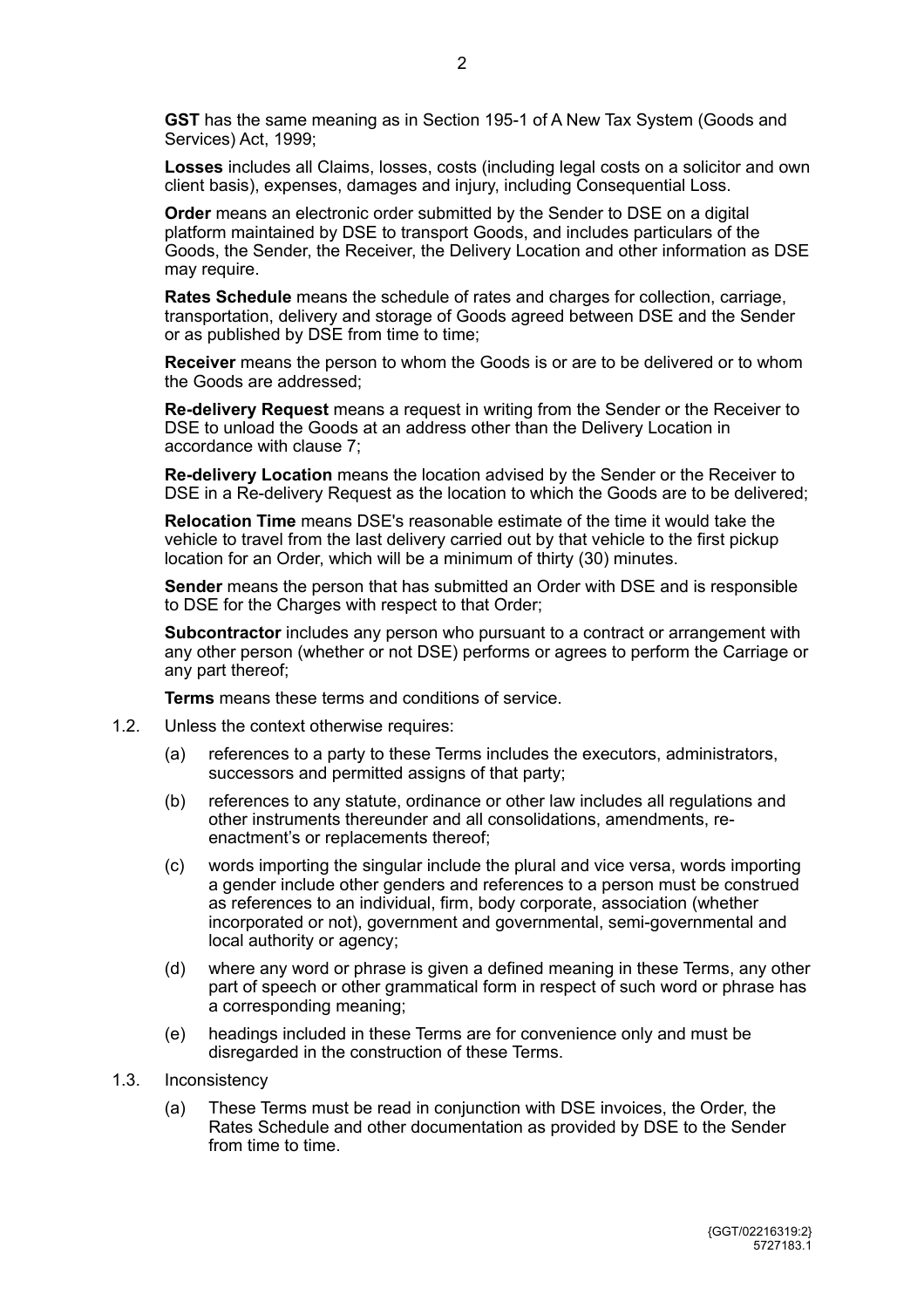(b) If there is any inconsistency between these Terms and any terms and conditions printed on any DSE invoice, any Order, the Rates Schedule or other documentation, these Terms will prevail to the extent of the inconsistency.

## **2. Acceptance**

Any request by the Sender to use the services of DSE constitutes acceptance of these Terms by the Sender.

#### **3. Negation of liability as a common carrier**

DSE is not a common carrier and does not undertake the obligations or liability of a common carrier. DSE reserves the right to refuse Carriage or transport of Goods for any person or entity in its absolute discretion.

#### **4. Sender Obligations**

- 4.1. The Sender must:
	- (a) comply with all obligations and best practices in relation to the Heavy Vehicle National Law and Regulations;
	- (b) reasonably assist DSE in complying with their obligations under the Heavy Vehicle National Law and Regulations;
	- (c) comply with all laws and regulations (including the Australia Code of the Transport of Dangerous Goods by Road and Rail) relating to the nature, packaging, labelling, storage and carriage of the Goods and must ensure that the Goods are packed in a manner adequate to withstand the ordinary risks of storage, transportation and carriage having regard to the nature of the Goods;
	- (d) ensure that any containers, packaging or pallets conform with any requirements of DSE;
	- (e) not tender for Carriage or storage any Goods which are or may become dangerous, inflammable or offensive, or Goods which are or may become liable to damage any property whatsoever without presenting a full description disclosing the nature of such Goods; and
	- (f) comply with these Terms.

## **5. Sender Warranties and Indemnities**

- 5.1. The Sender warrants that:
	- (a) the Sender has fully and adequately described the Goods, the nature, weight and measurements of the Goods and compiled with all applicable laws about notifications, classification, description, labelling, transport and packaging of the Goods;
	- (b) any person who delivers the Goods to DSE for Carriage for or on behalf of the Sender is authorised to do so and to sign any note or documents in respect of the Goods for the Sender; and
	- (c) the Sender has the authority of each person that has an ownership or other interest in the Goods to deal with the Goods in accordance with, or as contemplated by, these Terms.
- 5.2. If any person makes a Claim or commences proceedings against DSE alleging an interest in any part of the Goods, then the Sender indemnifies each DSE Indemnified Party from and against all Losses suffered or incurred by any one or more DSE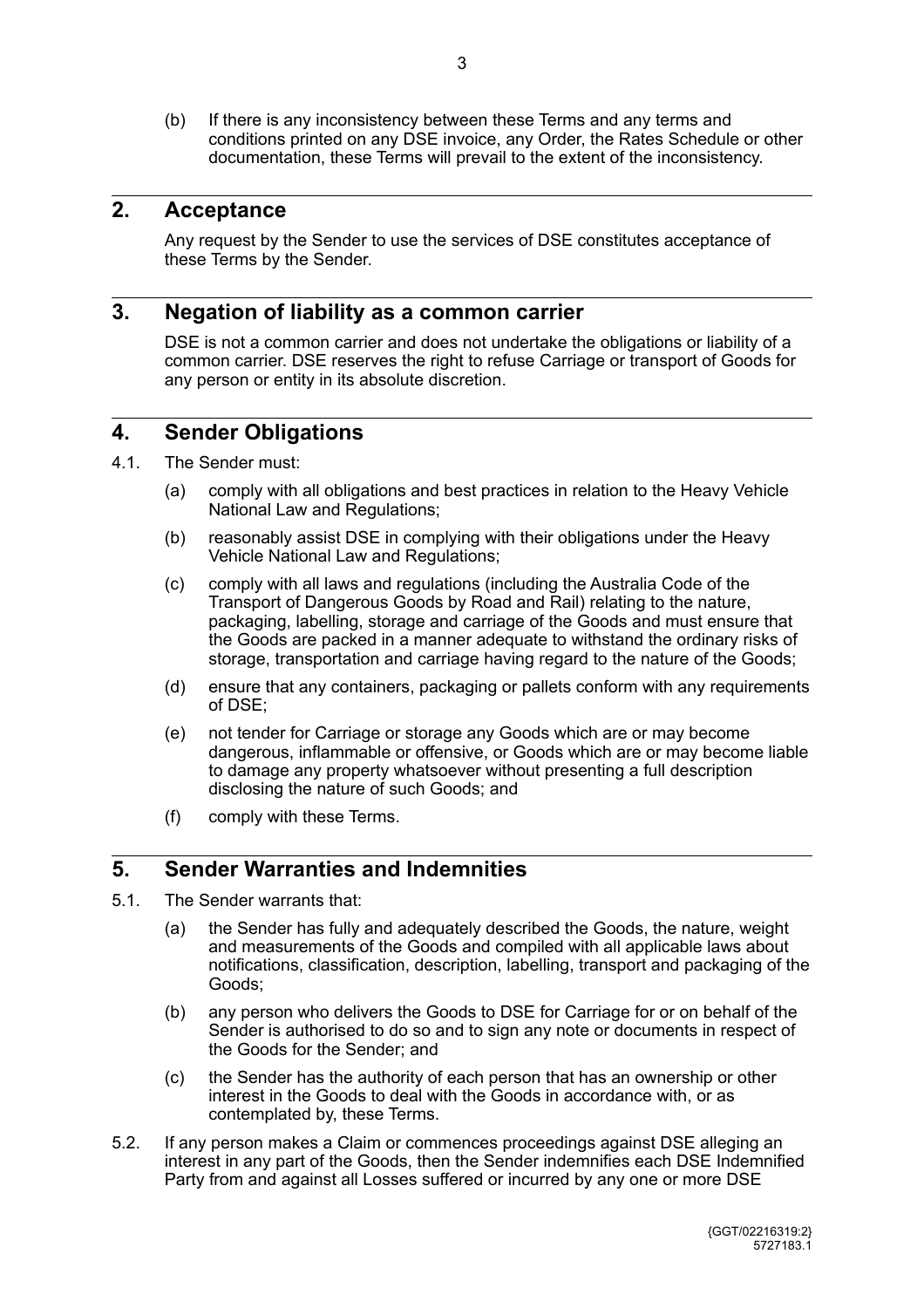5.3. DSE holds for itself and on trust for each other DSE Indemnified Party the benefit of each indemnity in these Terms expressed to be for the benefit of a DSE Indemnified Party.

## **6. Right to Subcontract**

6.1. DSE or any Subcontractors, or both, shall be entitled to subcontract the whole of or any part of the Carriage on such terms as DSE or the Subcontractor thinks fit.

## **7. Delivery of Goods**

- 7.1. DSE is authorised to deliver the Goods to the Delivery Location or, if the Sender or the Receiver makes a Re-delivery Request, to the Re-delivery Location. It is expressly agreed that DSE will be taken to have delivered the Goods if DSE has delivered the Goods to either the Delivery Location or the Re-delivery Location, regardless of a Re-delivery Request.
- 7.2. If the Delivery Location or Re-delivery Location (as applicable) is unattended, or if delivery cannot be effected by DSE (whether due to lack of equipment at the relevant location or otherwise), DSE may, in its absolute discretion:
	- (a) deposit the Goods at the Delivery Location or the Re-delivery Location (if applicable) and such action shall constitute valid delivery by DSE;
	- (b) return the Goods to the Sender and charge the Sender any costs incurred by DSE in the unsuccessful delivery attempt; or
	- (c) store the Goods, in which case the Sender must pay or indemnify DSE for all costs and expenses incurred by DSE in connection with such storage.
- 7.3. In the event that DSE stores the Goods under clause 7.2(c), DSE will deliver the Goods to the Receiver at a time mutually agreed between the parties. The Sender must pay any costs incurred by DSE for the initial delivery, the re-delivery and storage fees.
- 7.4. DSE or any Subcontractor, or both, may refuse to accept a Re-delivery Request for any reason, including (but not limited to) the following:
	- (a) the Receiver has not completed and executed the relevant delivery or redelivery documentation in a form satisfactory to DSE;
	- (b) the equipment required to unload the Goods is not available at the Re-delivery Location;
	- (c) access to the premises at the Re-delivery Location is restricted in which case clause 7.2 will apply;
	- (d) DSE has not received reasonable notice of the Re-delivery Request or has already commence or completed delivery of the Goods to the Delivery Location (or both).
- 7.5. For the purposes of the Rates Schedule and the calculation of the Charges, the Sender acknowledges and agrees that:
	- (a) Relocation Time is added to every Carriage depending on the vehicle size, duration of the Carriage and start and finishing locations of the Carriage;
	- (b) for a Carriage which is to be invoiced by DSE on hourly rates, the time for such Carriage is calculated from when the driver arrives to the first pickup location to when the driver finishes at the last delivery location. Relocation Time is then added;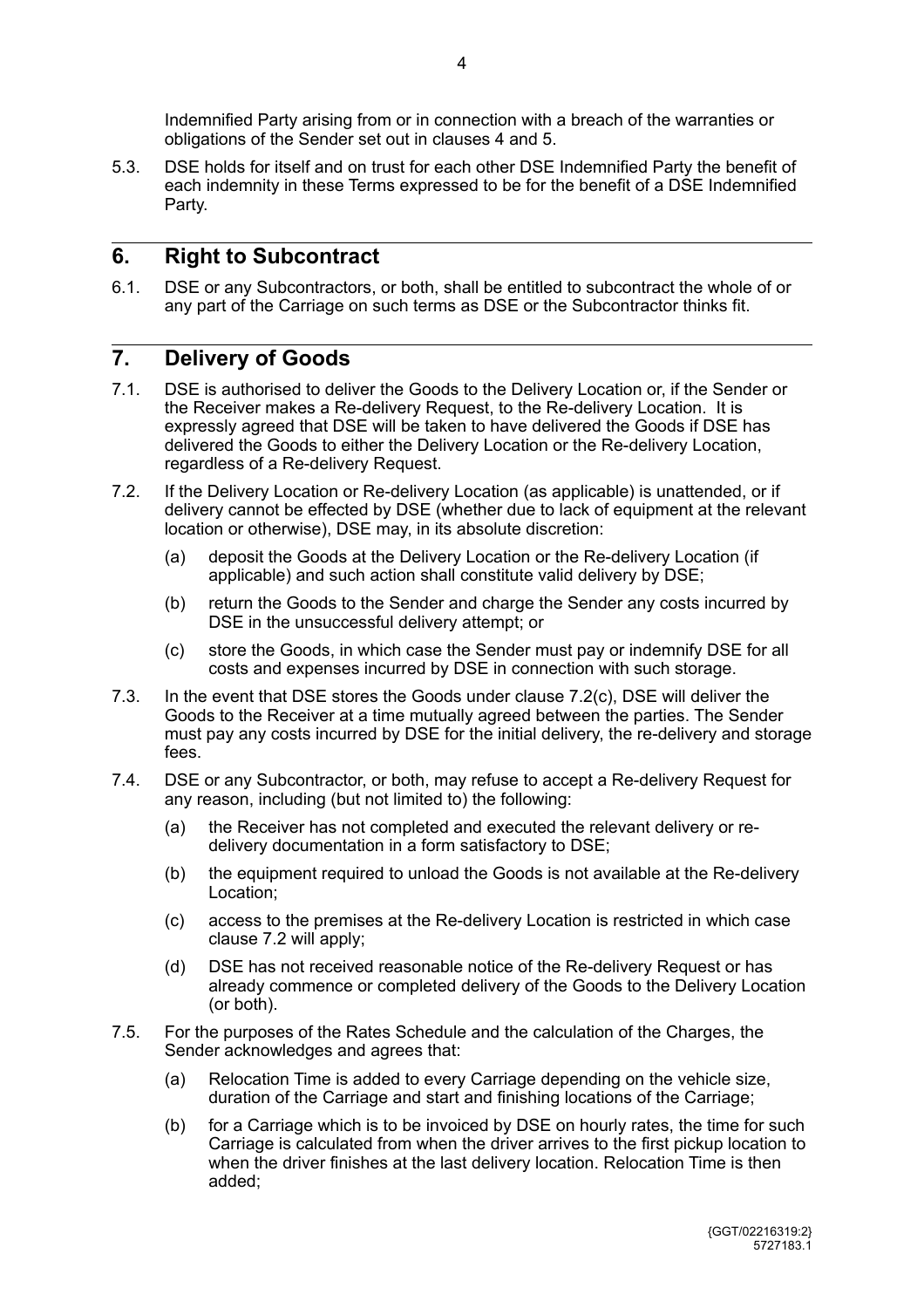- (c) for 'depot to depot' Carriages:
	- (1) the time for such Carriage commences and concludes at the DSE local branch of operation, with a minimum time of 60 minutes; and
	- (2) no Relocation Time is added.

## **8. Handling of Goods**

- 8.1. If the Sender expressly or implicitly instructs DSE to use, or it is expressly or implicitly agreed that DSE will use, a particular method of handling or storing the Goods or a particular method of Carriage, DSE will give priority to that method but if DSE cannot conveniently adopt that method, the Sender authorises DSE to adopt another method, at the discretion of DSE.
- 8.2. DSE may, in the absolute discretion of DSE, notwithstanding any prior instruction or agreement between the Sender and DSE, select the route of Carriage or place of storage of the Goods.
- 8.3. If any identifying document or mark in respect of the Goods is lost, damaged, destroyed or defaced:
	- (a) DSE may open any wrapping, packaging or container to inspect the Goods in order to determine any one or more of the nature, condition, ownership and destination of the Goods;
	- (b) in the event of 8.3(a) occurring, to the fullest extent permitted by law, DSE accepts no liability for any Loss however arising or incurred.
- 8.4. Where DSE considers the mode of Carriage or route quoted (if any) is not, at the time the Goods are to be carried, the most practical or feasible route or mode of Carriage to be used, DSE reserves the right to vary the mode of Carriage or route, or both and charge any extra costs thereby incurred to the Sender.

#### **9. Insurance**

- 9.1. DSE has no obligation to, and does not, arrange insurance for the Goods or the Carriage of the Goods. Insurance for the Goods and the Carriage of the Goods is the responsibility of the Sender and is at the cost of the Sender.
- 9.2. If the Sender requires DSE to arrange insurance cover for the Goods or the Carriage of the Goods, or both, in respect of an Order, DSE may, but is not obliged to, arrange the required insurance for an additional fee, as advised by DSE to the Sender. The Sender agrees to pay such additional fee to DSE.
- 9.3. DSE may, at its sole discretion, require the Sender to arrange its own insurance cover for the Goods or the Carriage of the Goods, or both, and include DSE as an insured party on that insurance policy.
- 9.4. The Sender must provide twenty-four (24) hours prior written notice to DSE on any occasion where the combined value of the Goods loaded on one vehicle exceeds A\$250,000.
- 9.5. Should DSE become liable for any compensation which is to be met by a payout under an insurance policy, the Sender agrees to compensate DSE for any insurance excess paid by, or on behalf of, DSE.

### **10. Return of Pallets**

The Sender is at all times responsible for the return of any pallets used in the Carriage of the Goods to the pallet owner or other person nominated by the pallet owner. The Sender may request DSE, in writing, to collect and return pallets as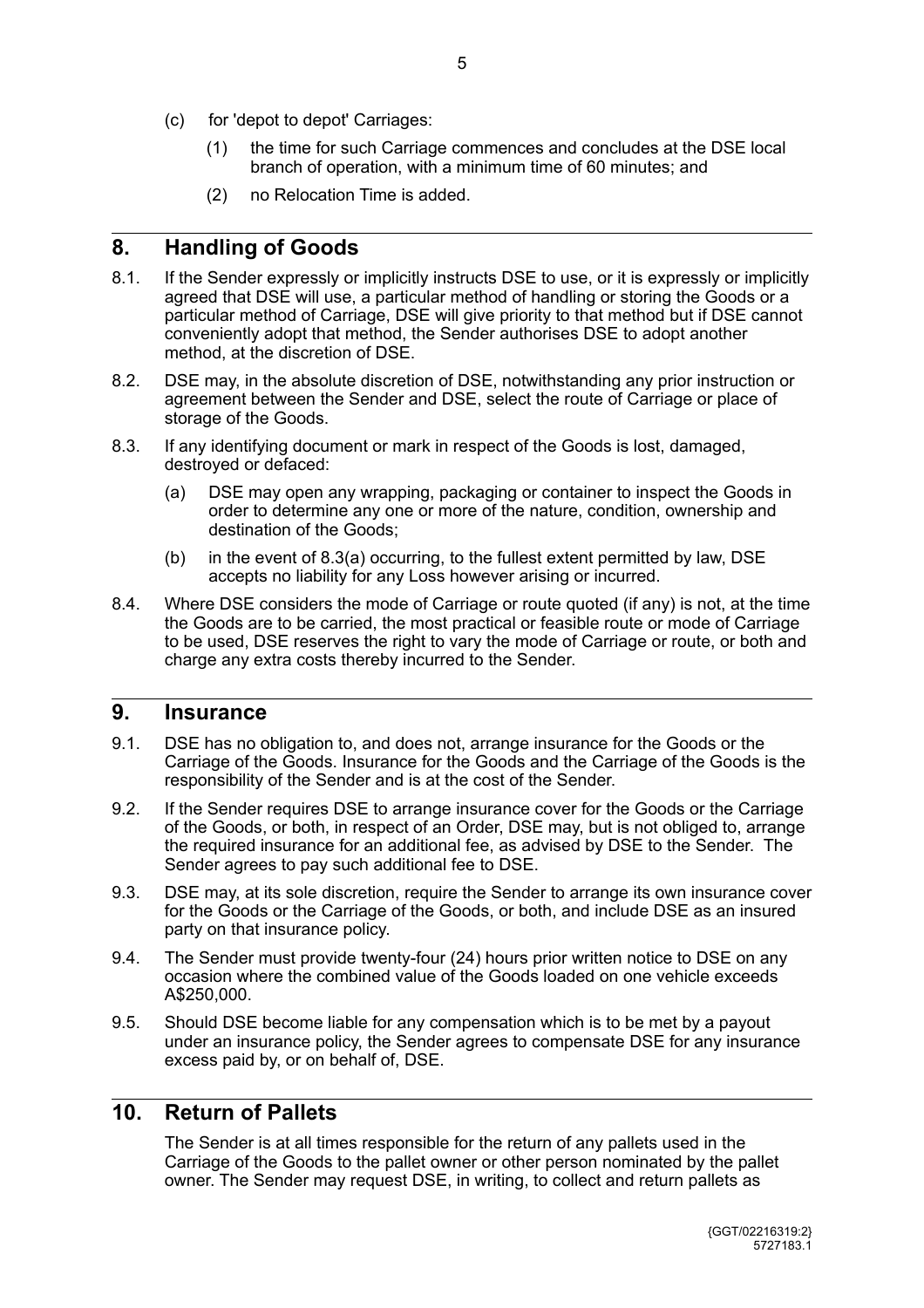required under this clause. If DSE agrees to collect and return any pallets as requested by the Sender, the Sender must pay DSE an amount as shown in, or calculated in accordance with, the Rates Schedule, or such other amount as may be agreed in writing between DSE and the Sender. The Sender must not transfer any pallets to any account DSE may have with a pallet owner.

#### **11. Extension of Exemptions to Subcontractors**

- <span id="page-5-3"></span>(a) Every exemption, limitation, condition and provision contained in these Terms and every right, exemption from liability, defence and immunity of whatsoever nature applicable to DSE to which DSE is entitled under these Terms shall also be available and shall extend to protect:
- <span id="page-5-0"></span>(b) all Subcontractors
- <span id="page-5-1"></span>(c) every servant, employee or agent of DSE or of a Subcontractor;
- <span id="page-5-2"></span>(d) every other person by whom the Carriage or any part thereof is performed or undertaken;
- (e) all persons who are or might be vicariously liable for the acts or omissions of any person falling within clauses [11\(a\)](#page-5-0), [\(b\)](#page-5-1) or [\(c\)](#page-5-2),

(each a **Benefiting Party**), and for the purposes of this clause [11](#page-5-3) DSE is or shall be deemed to be acting as agent or trustee on behalf of and for the benefit of each Benefiting Party.

## **12. Risk**

The Goods will be loaded, collected, carried, transported, unloaded, delivered and stored at the risk of the Sender.

#### **13. Charges**

- 13.1. The Sender must pay to DSE, in accordance with these Terms.
	- (a) all Charges for the Carriage of Goods; and
	- (b) such other amounts payable by the Sender to DSE under these Terms.
- 13.2. All Charges set out in the Rates Schedule are exclusive of GST and are correct at the time of entry into these Terms. DSE may at any time, in its absolute discretion, amend the Rates Schedule by giving 3 business days' written notice to the Sender. If the Sender does not agree to the amended Rates Schedule the Sender may cancel any Order which DSE has not yet fulfilled or commenced.
- 13.3. A fuel levy may apply in addition to the Charges in accordance with the Fuel Levy Schedule. The fuel levy may be changed by DSE by giving at least 3 business days' notice of the change to the Sender.
- 13.4. Additional costs and charges may apply for Carriage of Goods to areas outside of metropolitan areas, in accordance with the Rates Schedule.
- 13.5. DSE may charge the Sender an additional amount in respect of any delay in loading or unloading in accordance with the Rates Schedule, unless such delay arose solely from the default of DSE. Any labour or the use of mechanical equipment, or both, to load and unload the Goods shall be the responsibility of, and at the expense of, the Sender.
- 13.6. Where the Sender cancels an Order within two (2) hours before the scheduled pickup time or if the Goods are not available to be loaded at the scheduled pick-up time,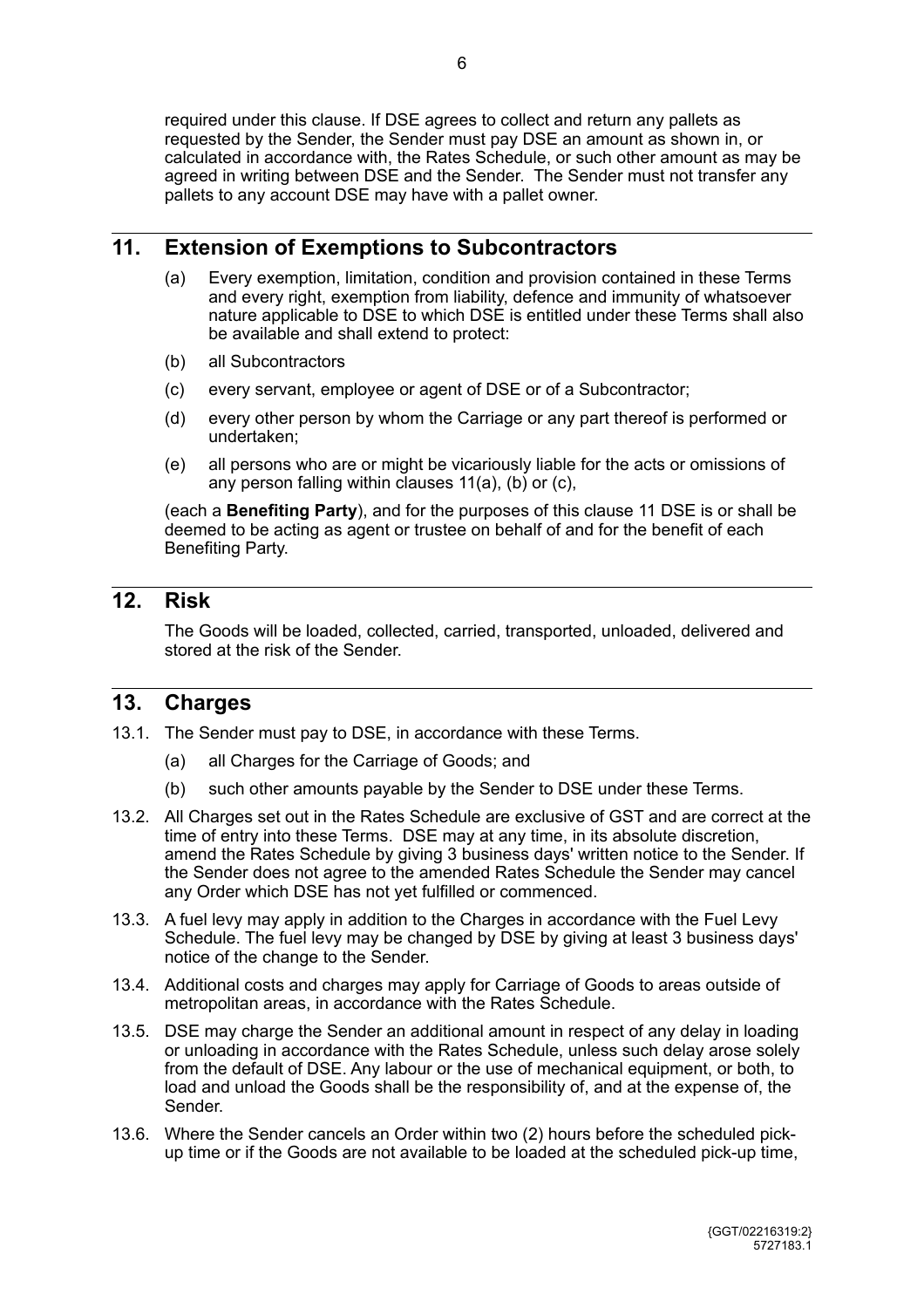DSE may charge the Sender the minimum hours in accordance with the Rates Schedule in the case of an hourly hire job, or 50% of the quoted job.

13.7. The Charges shall be considered payable as soon as the Goods are loaded and dispatched from the Sender's premises or accepted for storage (whichever occurs first) and the Sender will be and remain responsible to DSE for all its proper charges incurred for any reason.

#### **14. Invoicing**

- 14.1. If the Sender has an account with DSE then, DSE will invoice the Sender weekly and the Sender must pay DSE the full amount stated in each invoice in Australian dollars within 14 days of the date of the invoice, or as otherwise agreed between DSE and the Sender in the Rates Schedule.
- 14.2. If the Sender defaults on the payment of any money payable under these Terms and the amount remains outstanding for a period of more than 7 days, then DSE may do any one or more of the following:
	- (a) suspend performance of the obligations of DSE under these Terms until the amount outstanding is paid in full;
	- (b) charge interest on the amount outstanding at a rate of 0.05% per day, with such interest being payable on the written demand of DSE, this rate being a genuine estimate of the damages suffered by DSE as a result of the payment default; and
	- (c) suspend the access of the Sender to the online portal of DSE.

### **15. Roads Tolls**

15.1. If road tolls are incurred in connection with the Carriage of the Goods, the Sender agrees to reimburse DSE for an amount equivalent to those toll amounts with an additional 10 per cent fee, and such reimbursement amounts will be added to, and payable at the same time as, the Charges.

#### **16. Carrier's Lien**

- 16.1. DSE will have a lien on the Goods (and any documents relating to the Goods) and over any other goods of the Sender in the possession of DSE (and any documents relating to such goods) for an amount equal to all sums owing by the Sender to DSE.
- 16.2. If the Charges are not paid when due, DSE shall have the right to, in addition to any other rights DSE may have:
	- (a) store the Goods as DSE thinks fit, and charge the Sender for such storage; and
	- (b) open any packaging and sell any part or all of the Goods as DSE thinks fit and apply the proceeds of sale to discharge the lien and costs of sale without notice to the Sender.

#### **17. Uncollected Goods**

17.1. The Sender warrants that it is aware of and understands all applicable legislation relating to the disposal of uncollected goods.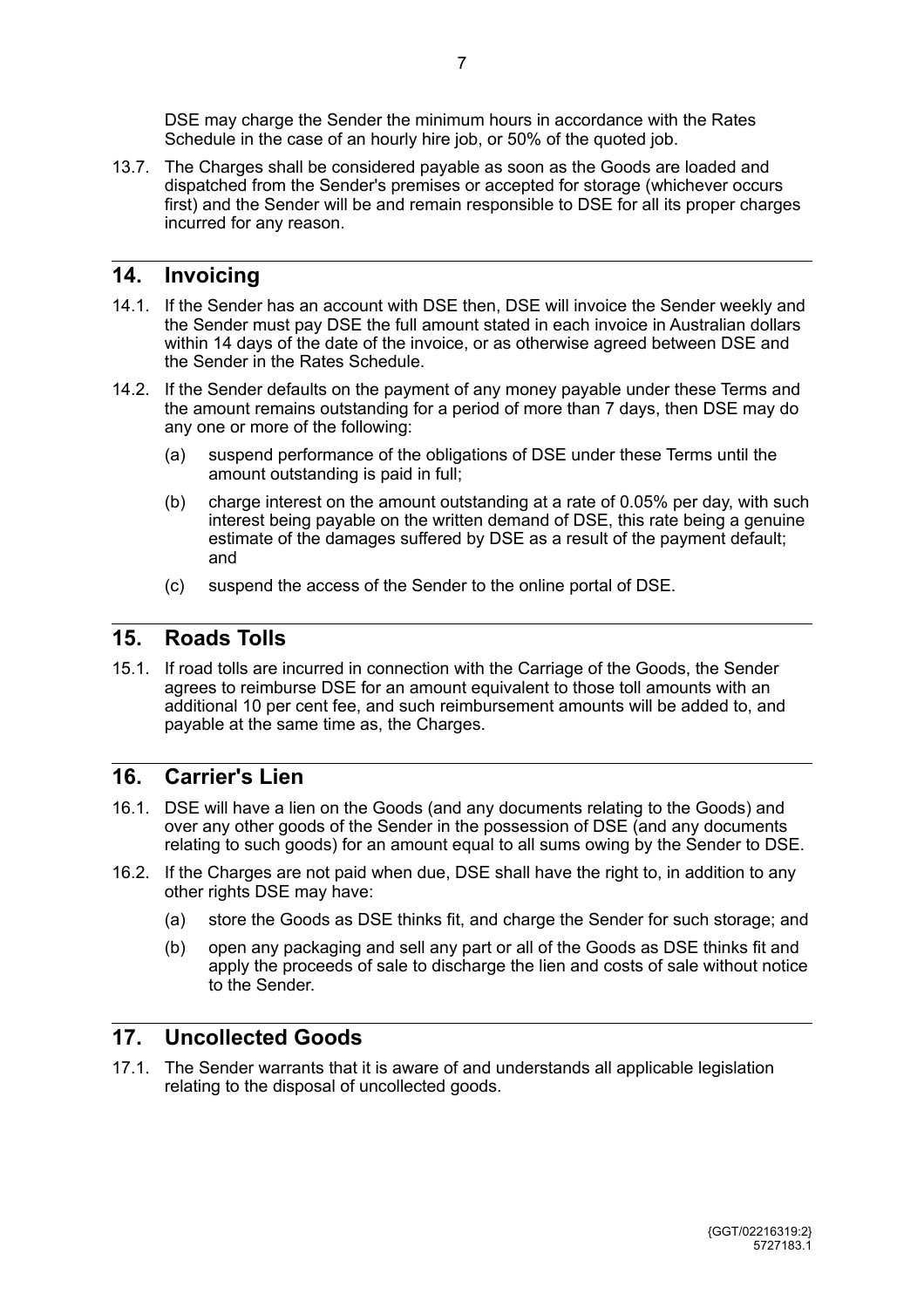## **18. Nature of goods and packaging**

- 18.1. DSE does not accept Carriage of the following Goods unless otherwise agreed in writing:
	- (a) Dangerous Goods;
	- (b) jewelry & precious metals;
	- (c) cash & bonds;
	- (d) livestock; and
	- (e) explosives.
- 18.2. The Sender shall be liable for all loss and damage caused by Goods which are Dangerous Goods.
- 18.3. If, in the opinion of DSE, the Goods are or are likely to become of a dangerous, inflammable, explosive, volatile, offensive or damaging nature, DSE may at any time destroy, dispose of, abandon or render harmless those Goods without compensation to the Sender and without prejudice to the rights of DSE to receive any payments from the Sender (including Charges) pursuant to these Terms.

#### **19. Claim**

- <span id="page-7-0"></span>19.1. Subject to any rights the Sender may have under the Australian Consumer Law or other law which may not be lawfully excluded or modified under these Terms:
	- (a) all Claims against DSE must be made in writing to the office of DSE in the State in which the Order is made within seventy-two (72) hours of delivery being effected; and
	- (b) failure by the Sender to notify DSE of a Claim within the time referred to in clause [19.1\(a\)](#page-7-0) is evidence of satisfactory performance by DSE of the obligations of DSE under these Terms.

#### **20. Limitation of Liability**

- 20.1. Subject to any rights the Sender may have under the Australian Consumer Law or other law which may not be lawfully excluded or modified under these Terms, all representations, warranties, conditions and undertakings are excluded to the fullest extent permitted by law and DSE is not liable to the Sender or to any other person for either or both of the following, to the fullest extent permitted by law:
	- (a) any loss, damage, injury or liability of any kind caused by or resulting from any act or omission of DSE or any of its employees, agents or Subcontractors;
	- (b) any Consequential Loss,

even if notified of the possibility of that potential loss, damage, injury or liability and irrespective of whether such loss, damage, injury or liability is due to negligence, breach of contract or any other cause.

- 20.2. Subject to any rights the Sender may have under the Australian Consumer Law or other law which may not be lawfully excluded or modified under these Terms, if DSE is found to be liable to the Sender or any person acting for the Sender, the liability of DSE is limited to:
	- (a) the payment of the cost of having the Carriage supplied again; or
	- (b) supplying the Carriage again.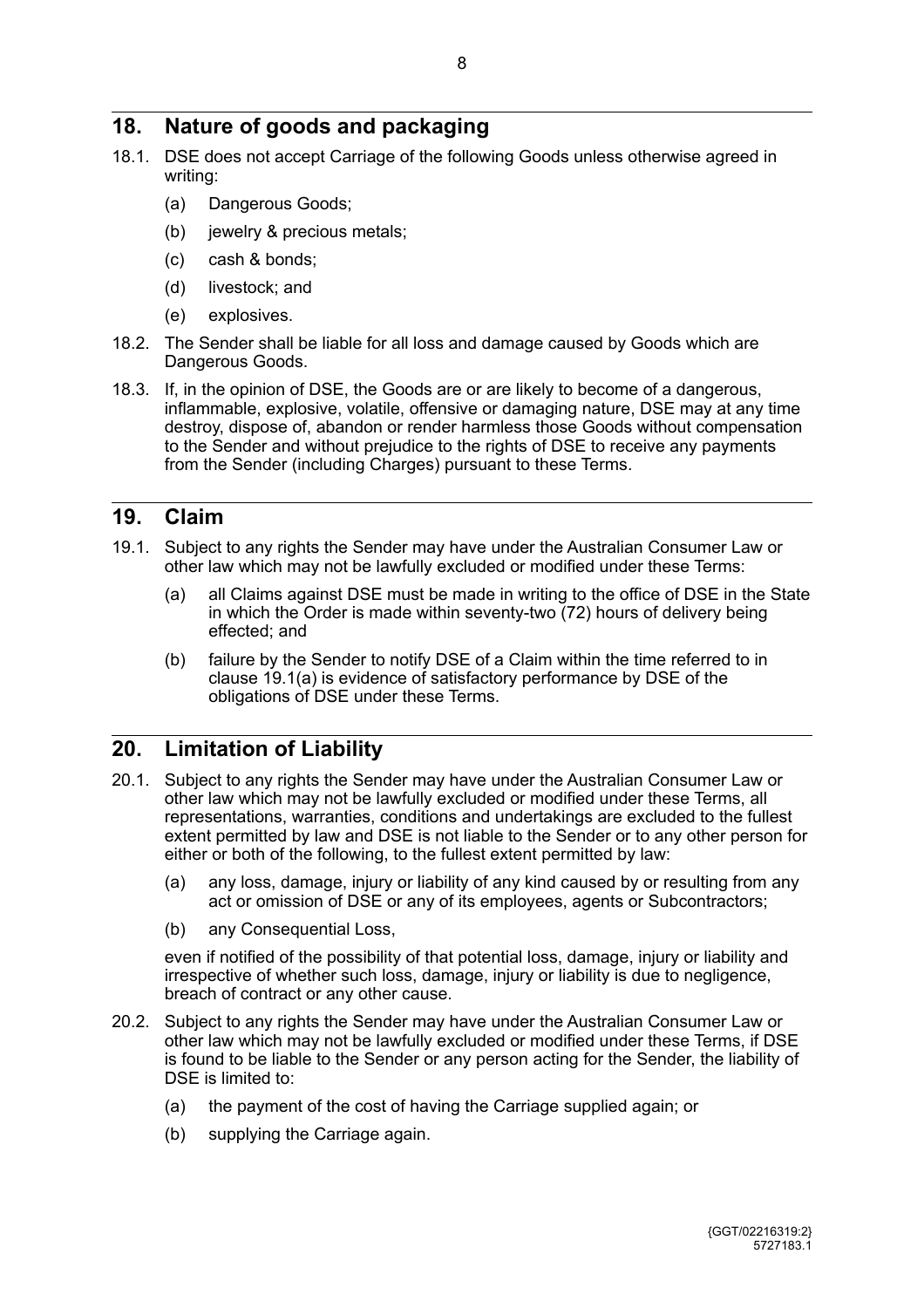20.3. All the rights, immunities and limitations of liability in these Terms shall continue to have full force and effect in all circumstances and notwithstanding any breach of these Terms by DSE.

#### **21. Driver Tracking**

- <span id="page-8-0"></span>21.1. Driver tracking is available in limited circumstances only. The Sender acknowledges and agrees that:
	- (a) driver tracking may not be available for a Carriage; and
	- (b) driver tracking may not be accurate.
- 21.2. The Sender must not make any Claim against DSE in respect of, or in connection with, any one or more of the matters set out in clause [21.1](#page-8-0) or with respect to driver tracking generally.

#### **22. Variations to Terms**

- 22.1. These Terms may be changed by DSE from time to time by DSE giving notice of the amendment to the Sender. Notice is deemed given (whether or not actually received) when DSE does any of the following:
	- (a) sends notice of the amendment to the Sender at any address (including an email address) supplied by the Sender;
	- (b) publishes the amended terms on its website or any other digital platform; or
	- (c) displays the amended terms at premises from which DSE conducts its operations.
- 22.2. No variation of these Terms proposed by the Sender is binding on DSE unless such variation is in writing and signed by or on behalf of DSE.

#### **23. Cubic conversion**

DSE may, in its absolute discretion, choose to apply cubic conversion of  $1m^3 =$ 333kgs to any Goods.

#### **24. Relationship of Parties**

Unless these Terms expressly provide otherwise, nothing in these Terms may be construed as creating a relationship of partnership, of principal and agent or of trustee and beneficiary.

#### <span id="page-8-1"></span>**25. Disputes**

- 25.1. If a dispute arises relating to these Terms or any Carriage of Goods (except in regard to payments due to DSE), the parties agree to negotiate to settle the dispute with the assistance of an independent expert agreed upon between DSE and the Sender. If DSE and the Sender cannot reach agreement upon the appointment of an independent expert, then either DSE or the Sender may request the then current Chair (or the Chair's designated representative) of the Resolution Institute to appoint such an independent expert. The costs of the independent expert shall be borne equally between DSE and the Sender.
- 25.2. If DSE and the Sender are unable to resolve a dispute within 30 days of the appointment of the independent expert, then either DSE or the Sender may commence legal proceedings to resolve the dispute.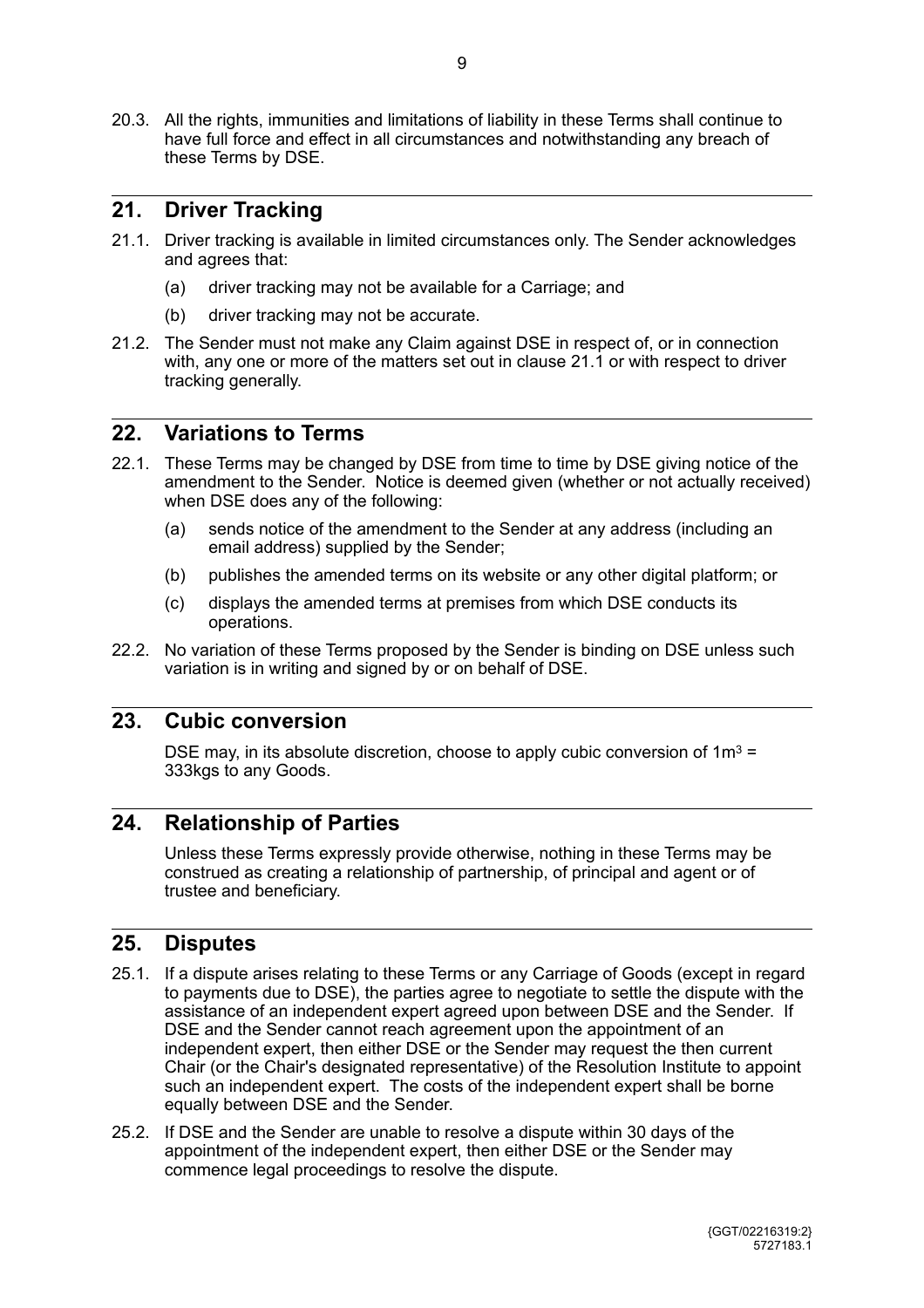25.3. Nothing in this clause [26](#page-8-1) shall prevent either DSE or the Sender from seeking urgent interlocutory relief from the courts.

### **26. Confidentiality**

- <span id="page-9-0"></span>26.1. A party must not, during or after the term of these Terms, disclose to any person any Confidential Information of the other party except (and only to the extent required):
	- (a) to give effect to or enforce these Terms;
	- (b) to obtain advice from, or make confidential disclosure to, accounting, financial, legal or other professional advisors or insurers;
	- (c) to its directors and managers;
	- (d) if required by law or legally binding order of any court, government, semigovernment authority or judicial body; or
	- (e) with the prior written consent of the disclosing party.
- 26.2. Without limiting clause [26.1,](#page-9-0) a party must not, during or after the term of these Terms, use or attempt to use any Confidential Information of the other party in any manner which may cause injury or loss to the other party or in any manner other than that contemplated by these Terms.

#### **27. Terms**

- 27.1. These Terms constitute the whole contract between DSE and the Sender with respect to the subject matter of these Terms and no earlier agreement, understanding or representation, whether oral or in writing, in relation to any matter dealt with in these Terms will have any effect from the date of these Terms.
- 27.2. Each Order is not a separate contract but forms a part of these Terms between DSE and the Sender, together with any credit application, guarantee and indemnity or other contractual documents.
- 27.3. Subject to law and whether or not the Sender has executed a copy of these Terms:
	- (a) each offer or request made by the Sender to DSE for the supply of the Carriage of Goods shall be deemed to be made subject to the conditions in these Terms; and
	- (b) each supply of the Carriage of Goods by DSE to the Sender shall be deemed to be made in accordance with the conditions in these Terms, despite any contrary provision in any offer or request made by the Sender to DSE, or otherwise.

#### **28. Governing Law and Jurisdiction**

These Terms are governed by the laws in force in New South Wales and the parties submit to the exclusive jurisdiction of the courts of New South Wales in respect of all matters arising out of or relating to these Terms, their performance or subject matter.

#### **29. Waiver**

These Terms, or any part of these Terms, may only be waived or varied if such waiver or variation is in writing signed by an authorised representative of DSE.